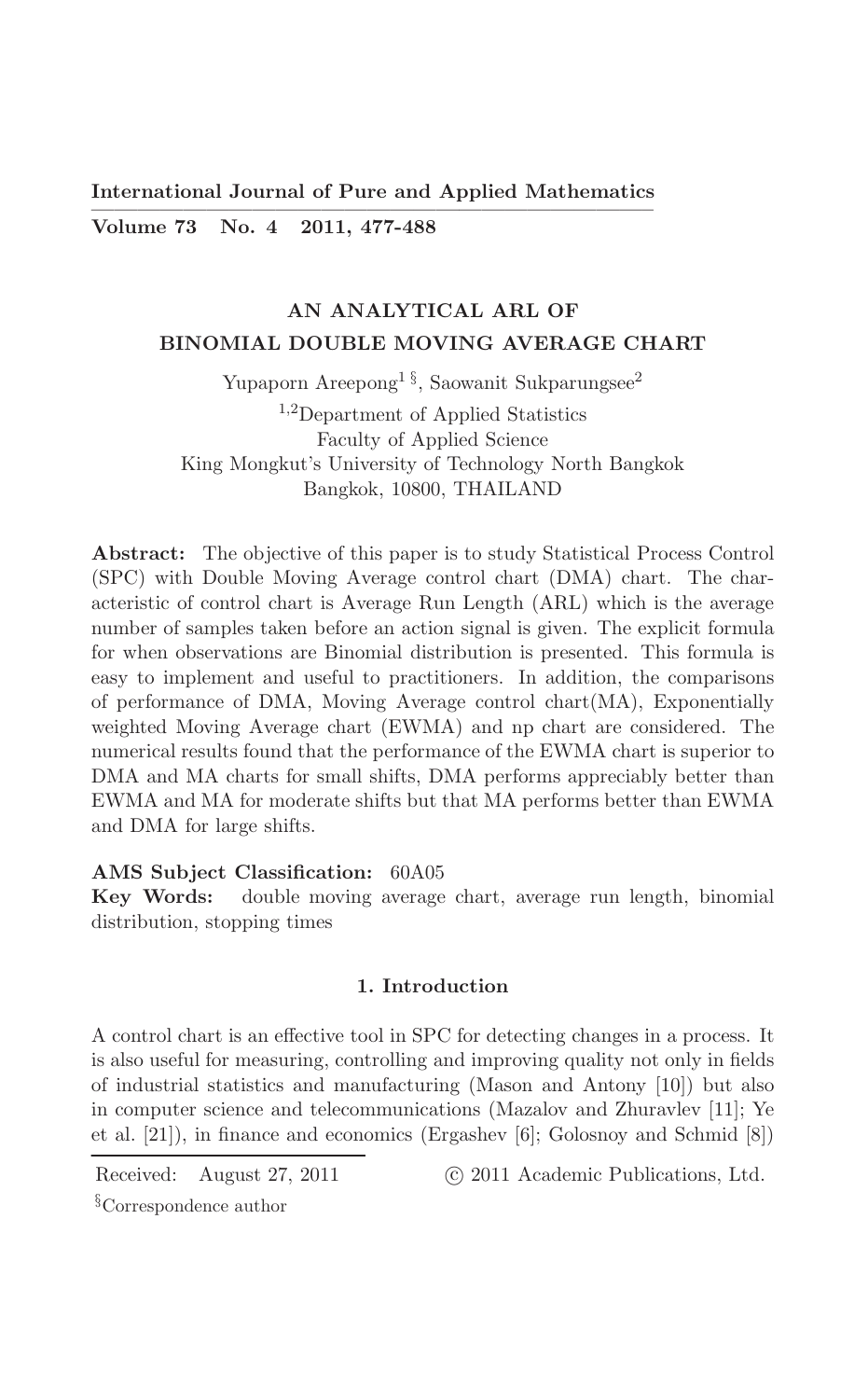epidemiology (Sitter et al. [19]; Frisen [7]) and in other fields of applications.

All popular charts such as Shewhart, Exponentially Weighted Moving Average (EWMA) and Cumulative Sum (CUSUM) charts have been developed for detecting changes in process means and variances. The traditional Shewhart chart, first introduced by Shewhart [17], is still widely used in many applications as a common tool for detecting large changes in a process mean. However, it is necessary to use attribute control charts when a quality characteristic cannot be measured on a continuous scale, for example, if the number of defective products or the number of nonconformities is being counted. Traditionally, attribute control charts such as p and np charts are mainly used for detecting changes in parameters of binomial distributions and c and u charts are used for Poisson distributions (for further detail see Montgomery [14] and Alwan [4]).

In the past few decades, CUSUM and EWMA charts have been proposed as good alternatives to the Shewhart chart for detecting small and moderate shifts. The CUSUM chart was initially presented by Page [15]. It has been shown that CUSUM charts are asymptotically optimal under minimax type criteria (for details see Lorden [9]; Shiryayev [18]). The EWMA chart was initially introduced by Roberts [16]. It is a very flexible and effective chart for detecting small changes and has the advantage of showing robustness to nonnormality (Borror et al. [5]; Stoumbos and Reynolds [20].) Recently the MA chart was introduced (see Montgomery [14] and Alwan [4].) Khoo [12] studied the MA chart for monitoring the fraction of non-conforming observations and showed that an MA chart is more efficient than a p chart. Later, Khoo and Wong [13] proposed the use of a DMA chart for observations from a normal distribution. They used numerical simulations to show that the DMA chart performed better than the MA chart for small and moderate shifts.

Common characteristics used for comparing the performance of control charts are first an in-control Average Run Length  $(ARL_0)$  and secondly an Average of Delay time  $(ARL_1)$ . ARL<sub>0</sub> is defined as the expected number of observations taken from an in-control process until the control chart falsely signals out-of-control.  $ARL_0$  is regarded as acceptable if it is large enough to keep the level of false alarms at an acceptable level.  $ARL<sub>1</sub>$  is defined as the expected number of observations taken from an out-of-control process until the control chart correctly signals that the process is out-of-control. Ideally, the  $ARL<sub>1</sub>$  time should be small as possible.

In this paper we derive analytical formula for calculating ARL for detection of a change in number of defects for a DMA chart when observations are binomially distributed. We compare our results with MA, EWMA and np charts to show the efficiency of the proposed chart.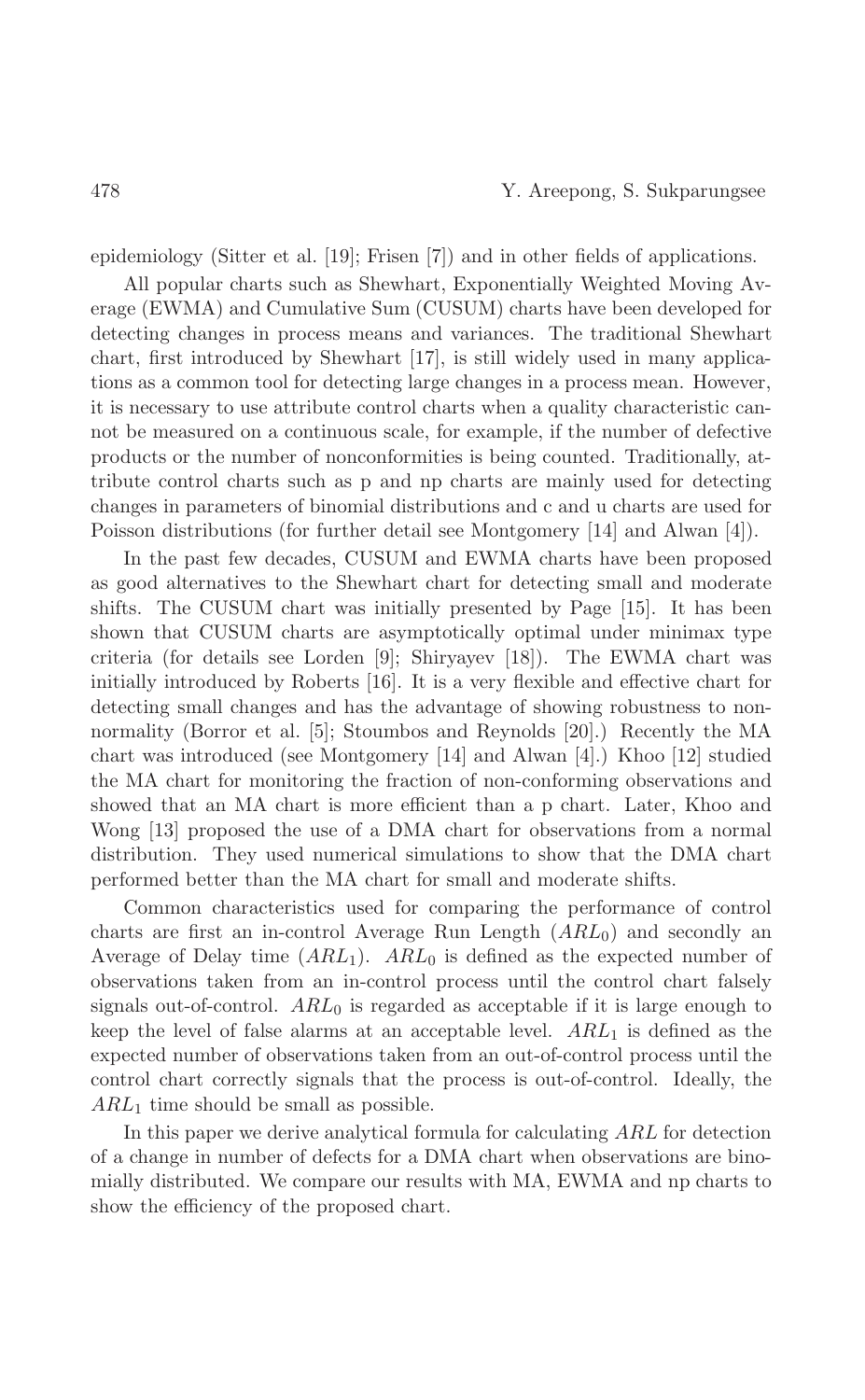#### 2. Methodology

In order to monitor the number of defective products we consider SPC charts under the assumption that sequential observations  $X_1, X_2, ...$  are independent random variables with a binomial distribution function  $F(X; n, p)$ . The process is assumed to be in an "in-control" state when the parameter has the value  $p = p_0$ . We also assume that there is a change-point time  $\theta \leq \infty$  ( $\theta = \infty$ ) means that the process is always "in-control"). After the change-point time  $\theta$ , the parameter  $p_0$  is assumed to change to  $p_1$ , where  $p_1 > p_0$ , and the process is then in an "out-of-control" state.

All popular charts such as Shewhart, Cumulative Sum (CUSUM) and EWMA charts (see e.g. [17, 15, 16] are based on use of a stopping time  $(\tau)$ . The typical condition on choice of the stopping time  $(\tau)$  is the following:

$$
E_{\theta}(\tau) = T, \quad \theta = \infty(\text{in}-control state), \tag{1}
$$

where T is given (usually large). Let  $E_{\infty}(\cdot)$  denote that the expectation under distribution  $F(X; n, p_0)$  (for in-control state) that the change-point occurs at point  $\theta$  (where  $\theta \leq \infty$ ). In literatures on quality control the quantity  $E_{\infty}(\tau)$  is called as Average Run Length  $(ARL_0)$  of the algorithm. Then, by definition,  $ARL_0 = E_{\infty}(\tau)$  and the typical practical constraint is  $ARL_0 = T$ .

Another typical constraint consists in minimizing of the quantity

$$
Q(p) = \sup_{\theta} E_{\theta(\tau - \theta + 1 | \tau \ge \theta)},
$$
\n(2)

where  $E_{\infty}(\cdot)$  is the expectation under distribution  $F(X; n, p_1)$  (for out-of-control state) and  $p_1$  is the value of parameter after the change-point. In this paper, we restrict on the special case, usually  $\theta = 1$ . The quantity  $E_1(\tau)$  is called as Average Delay Time  $(ARL<sub>1</sub>)$  and one could expect that a sequential chart has a near optimal performance if  $(ARL_1)$  is closed to a minimal value.

They are many other criteria in practice for optimality of SPC, however,  $ARL<sub>0</sub>$  and  $ARL<sub>1</sub>$  remain the most popular characteristics which are convenient to use for comparisons of the performance for different charts. For np chart, we have observations  $X_1, X_2, ..., X_m$  where  $X_i$  is the number of non-conforming items. The values of  $X_i$  are plotted at  $3\sigma$  control limits at

$$
n\bar{p} \pm 3\sqrt{n\bar{p}(1-\bar{p})}
$$

where  $\bar{p}$  is estimated by

$$
\bar{p} = \frac{\sum_{i=1}^{m} X_i}{n}
$$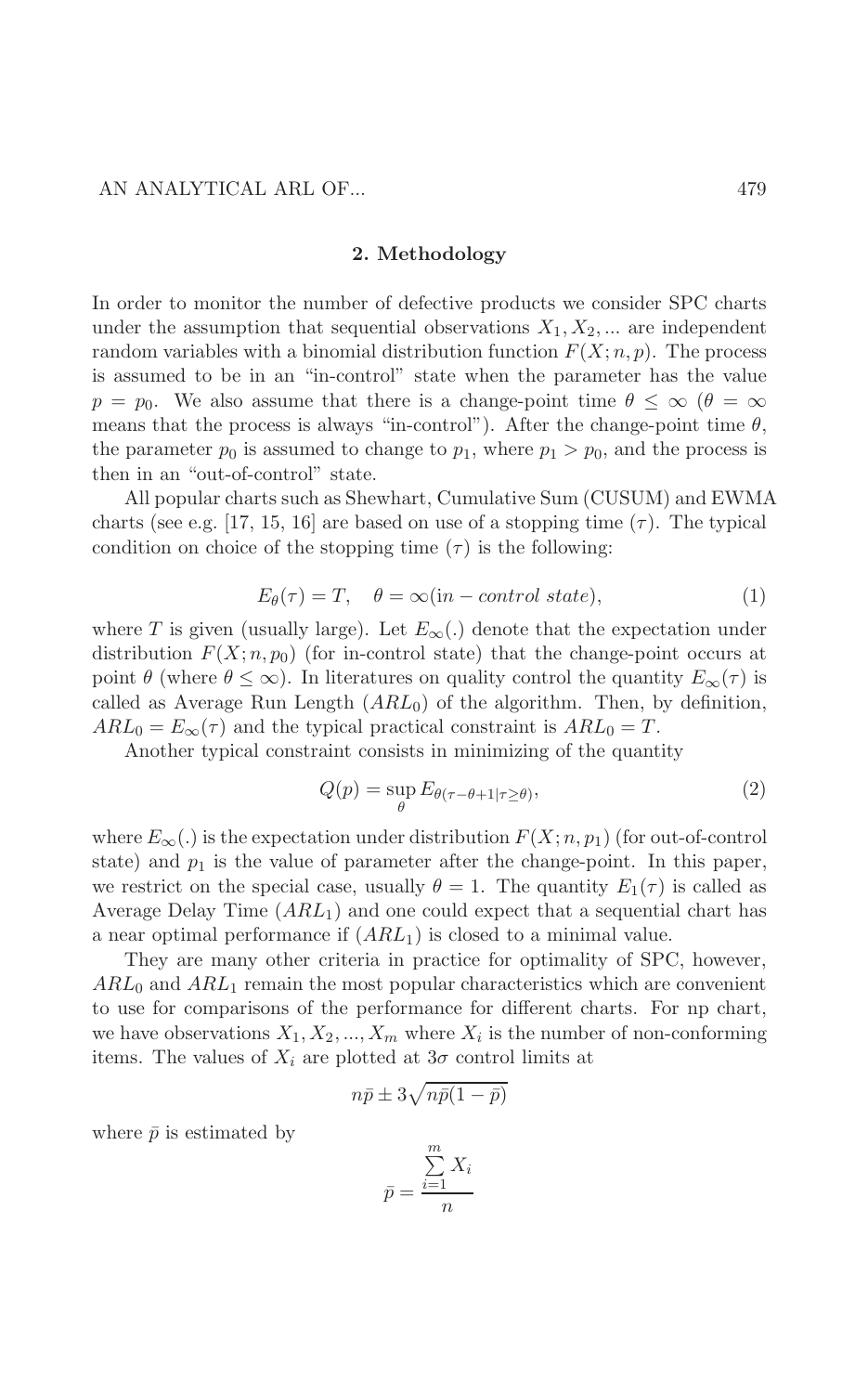#### Y. Areepong, S. Sukparungsee

The Moving Average control chart is defined by the following statistics

$$
M_i = \frac{X_i + X_{i-1} + \dots + X_{i-w+1}}{w} = \frac{\sum_{j=i-w+1}^{i} X_j}{w}, \quad i \ge w.
$$

For moving average of width when periods  $i < w$ , we do not have w observations to calculate.

For period  $i \geq w$ , the  $3\sigma$  control limits are given by

$$
UCL/LCL = np \pm 3\sqrt{\frac{np(1-p)}{w}}
$$

For periods  $i < w$ ,  $\sqrt{\frac{np(1-p)}{w}}$  is replaced with  $\sqrt{\frac{np(1-p)}{i}}$ . The alarm time for this type of procedure is the following:

$$
\tau = \inf\{t > 0 : M_t > UCL \quad \text{or} \quad M_t < LCL\}.
$$

The EWMA control chart is based on a weighted average  $Z_t$  of current and previous data which is defined through the recurrence relation:

$$
Z_t = (1 - \lambda)Z_{t-1} + \lambda X_t, \quad t = 1, 2, ..., \tag{3}
$$

where  $X_t$  is a sequence of independent identically distributed random variables and  $\lambda$  is a weighting constant with  $0 < \lambda < 1$ . The mean of the data distribution is  $E_{\infty}(X_t)$ . Typically, the target mean is defined to be  $E_{\infty}(X_t) = p_0$  and the initial value  $Z_0$  is usually chosen to be this target mean, i.e.  $Z_0 = p_0$ . The control limits of the EWMA chart are the following:

$$
UCL/LCL = p_0 \pm L\sigma \sqrt{\frac{\lambda}{2-\lambda}},
$$

where L is a constant to be chosen.

The Double Moving Average procedure was initially proposed by Michael B.C. Khoo and Wong V.H. [13]. The DMA statistic is as the following form

$$
DMA_i = \frac{MA_i + MA_{i-1} + ... + MA_{i-w+1}}{w}.
$$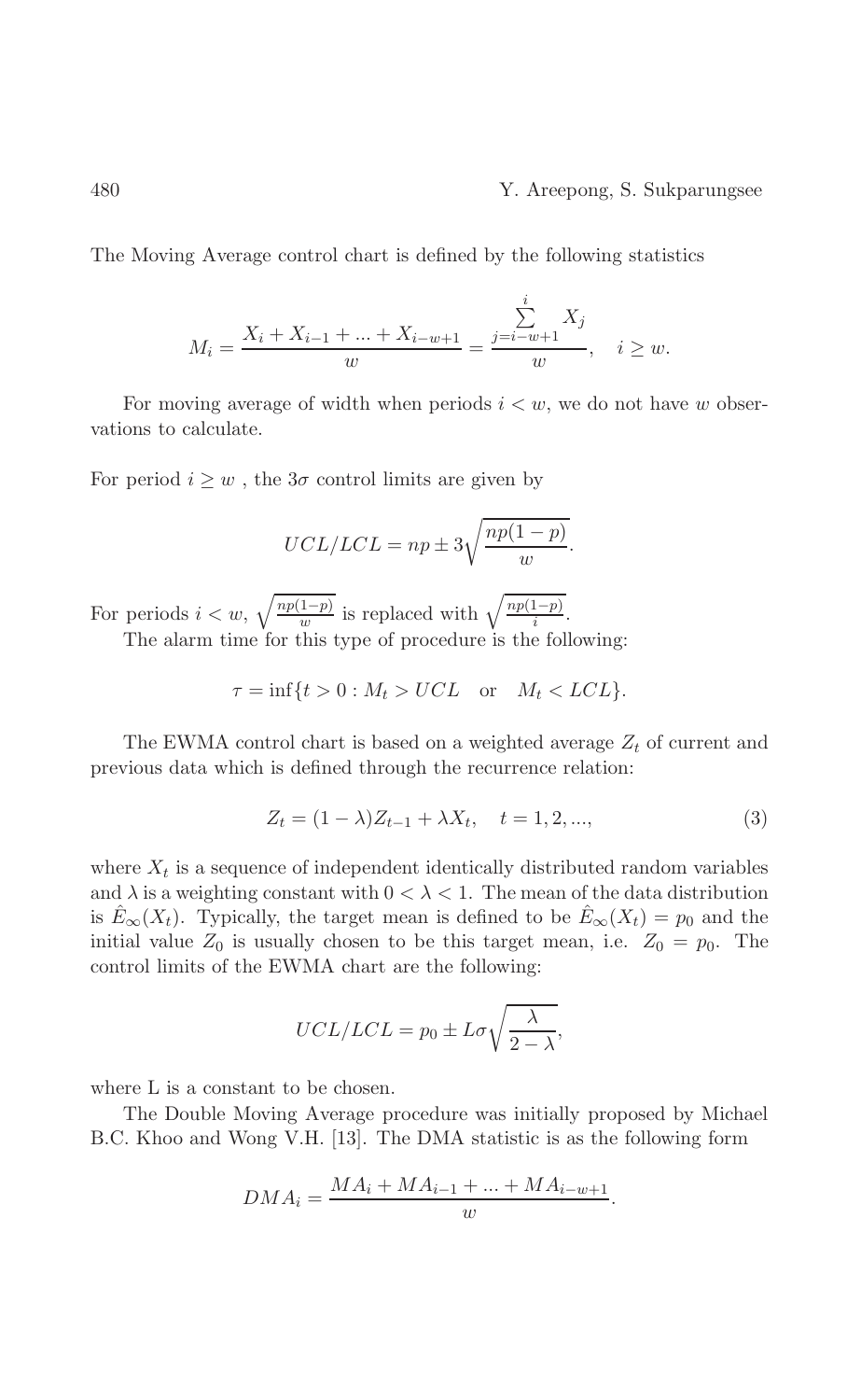## AN ANALYTICAL ARL OF...

The control limits of DMA for  $w > 2$  are

$$
UCL/LCL = \begin{cases} np_0 \pm H \sqrt{\frac{np_0(1-p_0)\sum_{j=1}^i(\frac{1}{j})}{i^2}}, \quad i \le w \\ np_0 \pm H \sqrt{\frac{np_0(1-p_0)\sum_{j=i-w+1}^{w-1}\frac{1}{j} + (i-w+1)(\frac{1}{w})}{w^2}}, \quad w < i < 2w - 1 \\ np_0 \pm H \sqrt{\frac{np_0(1-p_0)}{w^2}}, \quad i \ge 2w - 1. \end{cases} (4)
$$

Note that for  $w = 2$  we consider only the first and third lines of Eq. 4 and H is control limit.

## 3. The Explicit Formula for Evaluating ARL for DMA Chart

The ARL values of Double Moving Average control chart can be derived. Let  $ARL = n$ , then

$$
\frac{1}{ARL} = \left(\frac{1}{n}\right)P(o.o.c \text{ signal at time } i < w) \tag{5}
$$
\n
$$
+ \left[\frac{n - (2w - 1)}{n}\right]P(o.o.c \text{ signal at time } i \geq w) \tag{5}
$$
\n
$$
= \frac{1}{n}\left\{\sum_{i=1}^{w} \left[P\left(\frac{\sum_{j=1}^{i} np_j}{i} > UCL_i\right) + P\left(\frac{\sum_{j=1}^{i} np_j}{i} < LCL_i\right)\right]\right\} \tag{5}
$$
\n
$$
+ \left[\frac{n - (2w - 1)}{n}\right] \left[P\left(\frac{1}{w} \sum_{j=i-w+1}^{i} np_j > UCL_w\right) \right]
$$
\n
$$
+ P\left(\frac{1}{w} \sum_{j=i-w+1}^{i} np_j < LCL_w\right) \right]
$$
\n
$$
= \frac{1}{n}\left\{\sum_{i=1}^{w} \left[P\left(\sum_{j=1}^{i} np_j - np_0 + 3\sqrt{\frac{np_0(1 - p_0)\sum_{j=1}^{i}\left(\frac{1}{j}\right)}{i^2}}\right)\right] \right\}
$$
\n
$$
+ \left[P\left(\sum_{j=1}^{i} np_j < np_0 - 3\sqrt{\frac{np_0(1 - p_0)\sum_{j=1}^{i}\left(\frac{1}{j}\right)}{i^2}}\right)\right]
$$

 $(cont.)$ 

$$
+ \left[\frac{n - (2w - 1)}{n}\right] \left[P\left(\frac{1}{w}\sum_{j=i-w+1}^{i} np_j > np_0 + 3\sqrt{\frac{np_0(1 - p_0)}{w^2}}\right)\right]
$$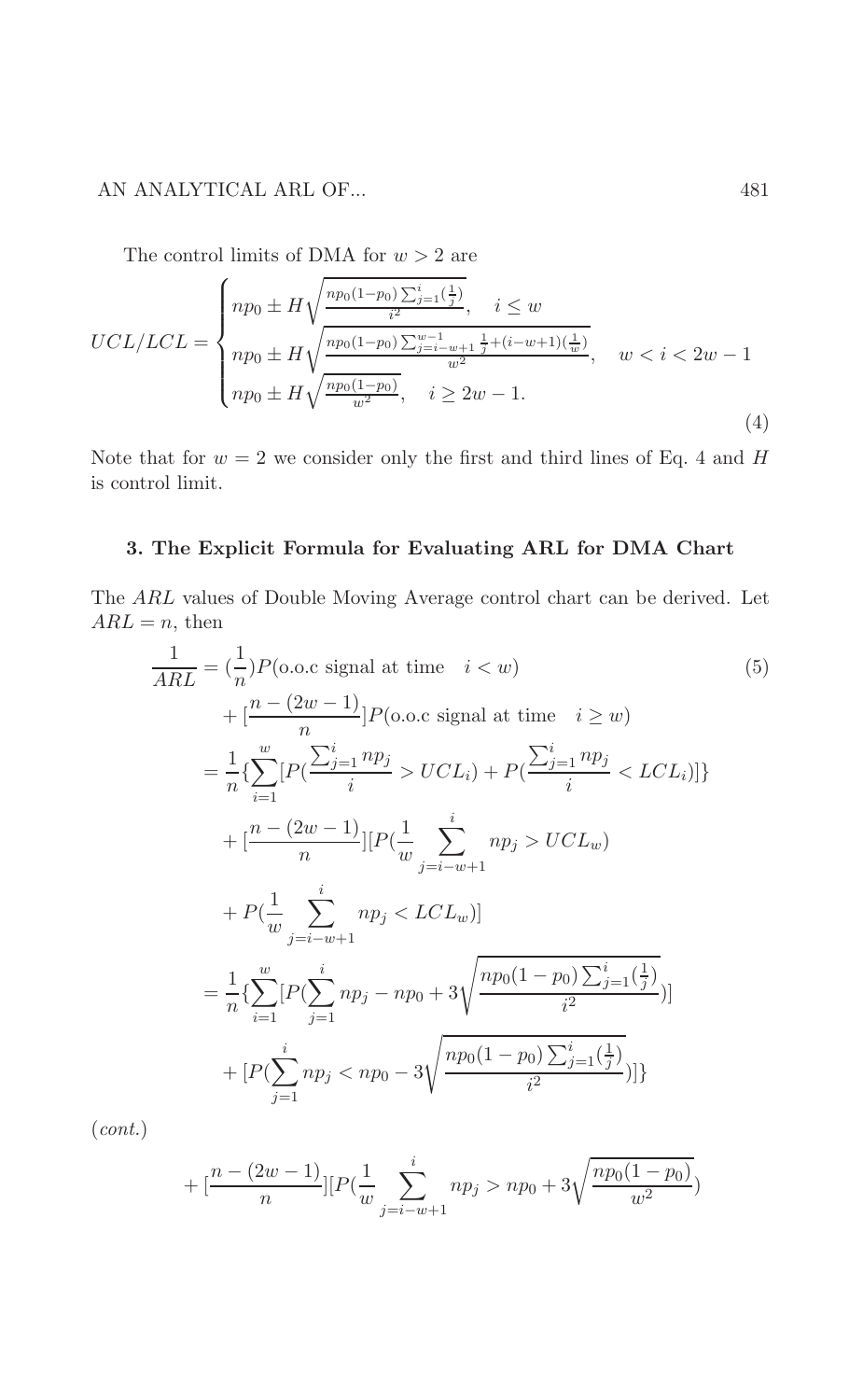Y. Areepong, S. Sukparungsee

$$
+ P\left(\sum_{j=i-w+1}^{i} np_j < np_0 - 3\sqrt{\frac{np_0(1-p_0)}{w^2}}\right)\right]
$$
\n
$$
= \frac{1}{n} \left\{ \sum_{i=1}^{w} \left[ P(Z > \frac{np_0 + 3\sqrt{\frac{np_0(1-p_0)\sum_{j=1}^{i}\left(\frac{1}{j}\right)}{i^2}} - np_1}{\sqrt{\frac{np_1(1-p_1)}{i^2}}}\right) + P\left(Z < \frac{np_0 - 3\sqrt{\frac{np_0(1-p_0)\sum_{j=1}^{i}\left(\frac{1}{j}\right)}{i^2}} - np_1}{\sqrt{\frac{np_1(1-p_1)}{i^2}}}\right)\right]\right\}
$$
\n
$$
+ \left[\frac{n - (2w - 1)}{n}\right] \left[ P(Z > \frac{np + 3\sqrt{\frac{np(1-p)}{w^2}} - np_1}{\sqrt{\frac{np_1(1-p_1)}{w^2}}}\right)
$$
\n
$$
+ P(Z < \frac{np - 3\sqrt{\frac{np(1-p)}{w^2}} - np_1}{\sqrt{\frac{np_1(1-p_1)}{w^2}}}\right)\right].
$$

**Theorem 1.** The Average Run Length for the DMA chart with  $w = 2$  is  $calculated$  as follows.

$$
ARL = (1 - \sum_{i=1}^{w} [P(Z > \frac{np_0 + 3\sqrt{\frac{np_0(1-p_0)\sum_{j=1}^{i}(\frac{1}{j})}{i^2}} - np_1}{\sqrt{\frac{np_1(1-p_1)}{i^2}}} )
$$

$$
+ P(Z < \frac{np_0 - 3\sqrt{\frac{np_0(1-p_0)\sum_{j=1}^{i}(\frac{1}{j})}{i^2}} - np_1}{\sqrt{\frac{np_1(1-p_1)}{i^2}}} )]\}
$$

$$
\times [P(Z > \frac{np_0 + 3\sqrt{\frac{np_0(1-p_0)}{w^2}} - np_1}{\sqrt{\frac{np_1(1-p_1)}{w^2}}})
$$

$$
+ P(Z < \frac{np_0 - 3\sqrt{\frac{np_0(1-p_0)}{w^2}} - np_1}{\sqrt{\frac{np_1(1-p_1)}{w^2}}})]^{-1} + (2w - 1).
$$

 $\sqrt{482}$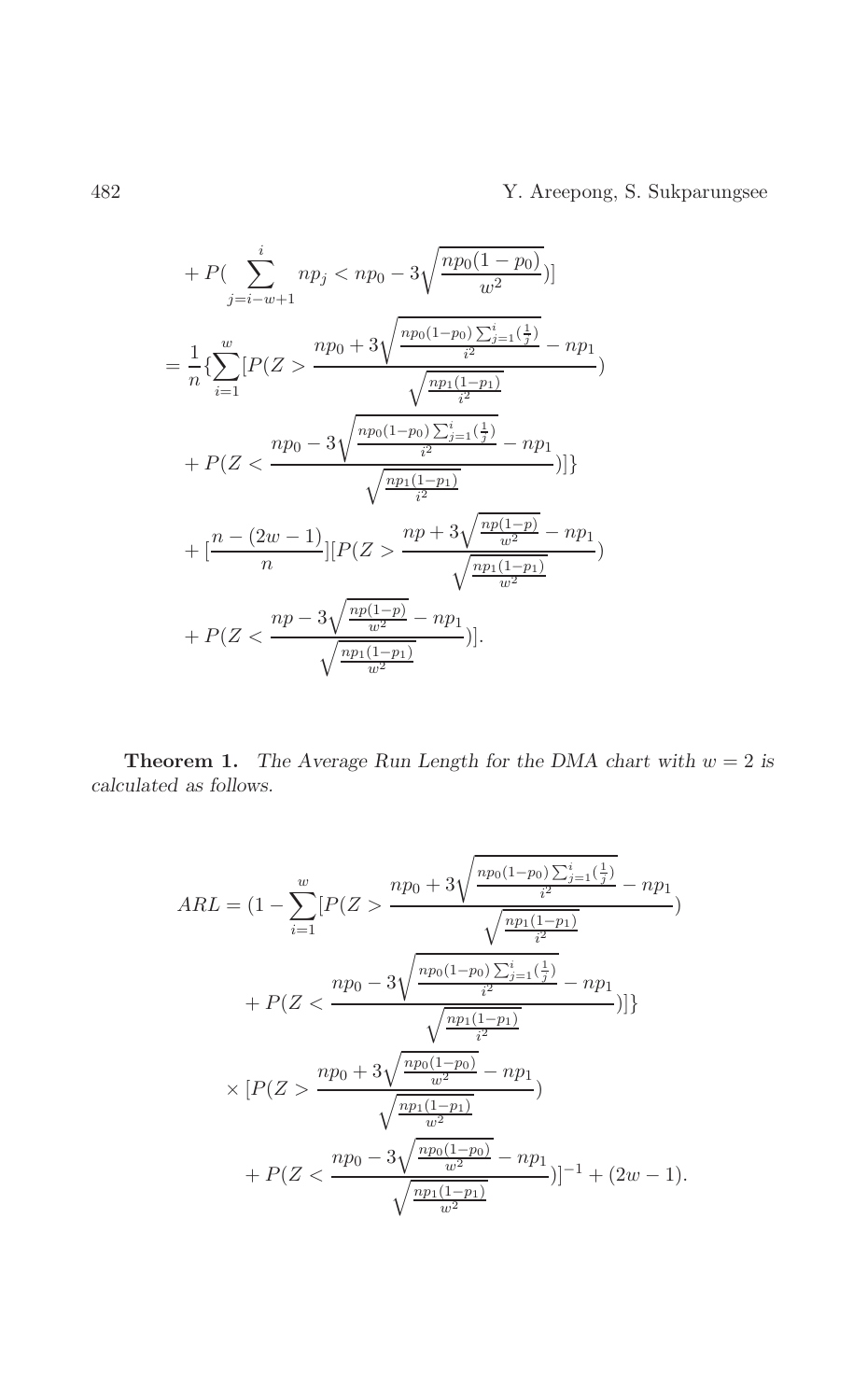## AN ANALYTICAL ARL OF...

Proof. In order to proof Theorem 1, we use Equation 5 as follows. Let

$$
A = \sum_{i=1}^{w} [P(Z > \frac{np_0 + 3\sqrt{\frac{np_0(1-p_0)\sum_{j=1}^{i}(\frac{1}{j})}{i^2}} - np_1}{\sqrt{\frac{np_1(1-p_1)}{i^2}}})
$$
  
+
$$
P(Z < \frac{np_0 - 3\sqrt{\frac{np_0(1-p_0)\sum_{j=1}^{i}(\frac{1}{j})}{i^2}} - np_1}{\sqrt{\frac{np_1(1-p_1)}{i^2}}})]
$$
  

$$
B = [P(Z > \frac{np_0 + 3\sqrt{\frac{np_0(1-p_0)}{w^2}} - np_1}{\sqrt{\frac{np_1(1-p_1)}{w^2}}}) + P(Z < \frac{np_0 - 3\sqrt{\frac{np_0(1-p_0)}{w^2}} - np_1}{\sqrt{\frac{np_1(1-p_1)}{w^2}}})]
$$

and substitute  $A$  and  $B$  into Equation 5. Then we get as following

$$
\frac{1}{n} = \frac{1}{n}A + \left[\frac{n - (2w - 1)}{n}\right]B
$$
  
\n
$$
n = (1 - A)B^{-1} + (2w - 1).
$$

Finally, we obtain the explicit formula for the average run length of DMA chart as Theorem 1.  $\Box$ 

For general width of control limit it can be found for desired ARL. The formula for ARL can be written as

$$
ARL = (1 - \sum_{i=1}^{w} [P(Z > \frac{np_0 + H\sqrt{\frac{np_0(1-p_0)\sum_{j=1}^{i}(\frac{1}{j})}{i^2}} - np_1}{\sqrt{\frac{np_1(1-p_1)}{i^2}} + P(Z < \frac{np_0 - H\sqrt{\frac{np_0(1-p_0)\sum_{j=1}^{i}(\frac{1}{j})}{i^2}} - np_1}{\sqrt{\frac{np_1(1-p_1)}{i^2}}})]\}
$$
\n
$$
\times [P(Z > \frac{np_0 + H\sqrt{\frac{np_0(1-p_0)}{w^2}} - np_1}{\sqrt{\frac{np_1(1-p_1)}{w^2}}}) + P(Z < \frac{np_0 - H\sqrt{\frac{np_0(1-p_0)}{w^2}} - np_1}{\sqrt{\frac{np_1(1-p_1)}{w^2}}})]^{-1} + (2w - 1),
$$
\n(6)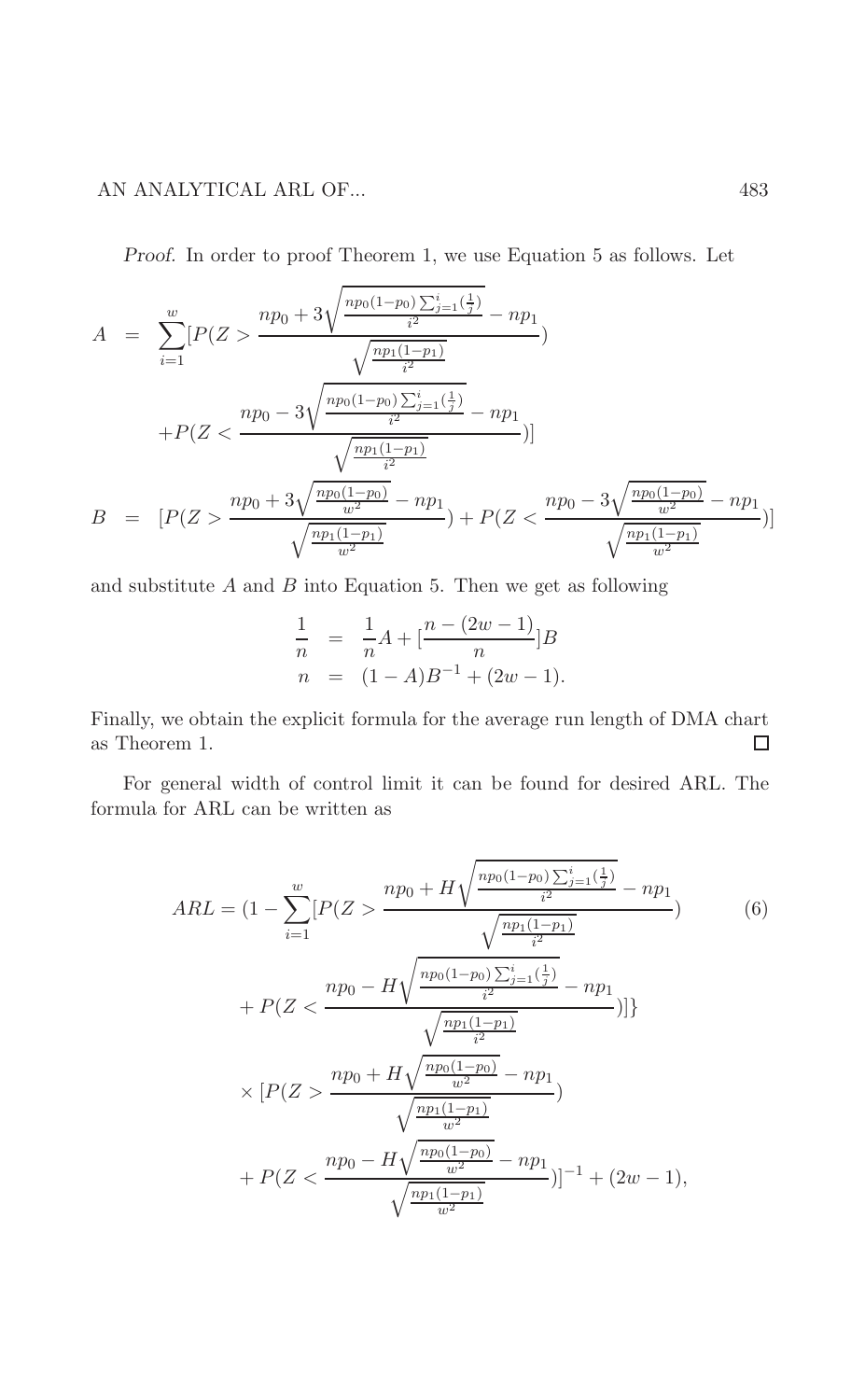where  $H$  is width of control limit.

### 4. Numerical Results

In this section, we compare the numerical results for  $ARL_0$  and  $ARL_1$  from Eq. 6 with np, MA and EWMA charts as shown in Table 1. The parameter values for np, MA, DMA and EWMA charts were chosen by given desired  $ARL_0 = 370$ , in-control parameter  $p_0 = 0.02$  and out-of-control parameter  $p_1 \nsubseteq [0.025, 0.1]$ . For the EWMA procedure, the parameter values  $\lambda = 0.01$ and  $L = 2.1278$  and 3.157 for  $n = 100$  and 150 respectively. For DMA chart, the boundary value  $H = 2.9984$  is used for responding those given parameters.

The numerical results shown that DMA chart has a better performance when parameter  $p$  has been changed in moderate shifts. For example, DMA chart with  $w = 2$  when  $0.03 < p < 0.035$  (moderate shifts) shows the best performance (minimum  $ARL_1$ ), otherwise, MA chart with  $w = 2$  and 3 is superior to DMA chart when  $p > 0.035$ . Besides, the performance of EWMA chart is superior to np DMA and MA charts when  $p < 0.03$  (small shifts).

Note that the calculations from exact formula  $(Eq. 6)$  is much faster, simple to program and computational time based on the proposed technique takes computational time less than 1 second. In addition, Table 2 is presented in the same manner of Table 1 when fixed  $ARL_0 = 500$  by proposed formula from Eq. 6 and compared the numerical results with np, MA and EWMA charts. For the EWMA procedure, we used parameter values  $\lambda = 0.01$  and  $L = 2.147$ and 3.181 for  $n = 100$  and 150, respectively. For MA and DMA charts, the boundary value  $H = 3.0905$ . The results are in good agreement when given  $ARL_0 = 370$ , but that DMA performs better than EWMA np and MA for moderate shifts. Consequently, uses of the proposed explicit formulas for  $ARL_0$ and  $ARL_1$  can greatly reduce the computation times, easy to implement and useful to practitioners as shown in Table 1 and 2.

### 5. Conclusion

We propose the explicit formula for ARL of Double Moving Average control chart for the case of binomial distribution. We have shown that proposed formula is very accurate, easy to calculate and program. The performance comparison of the control charts has been based on Average Run Length  $(ARL_0)$ and Average of Delay Time  $(ARL_1)$  criteria. For Binomial distribution when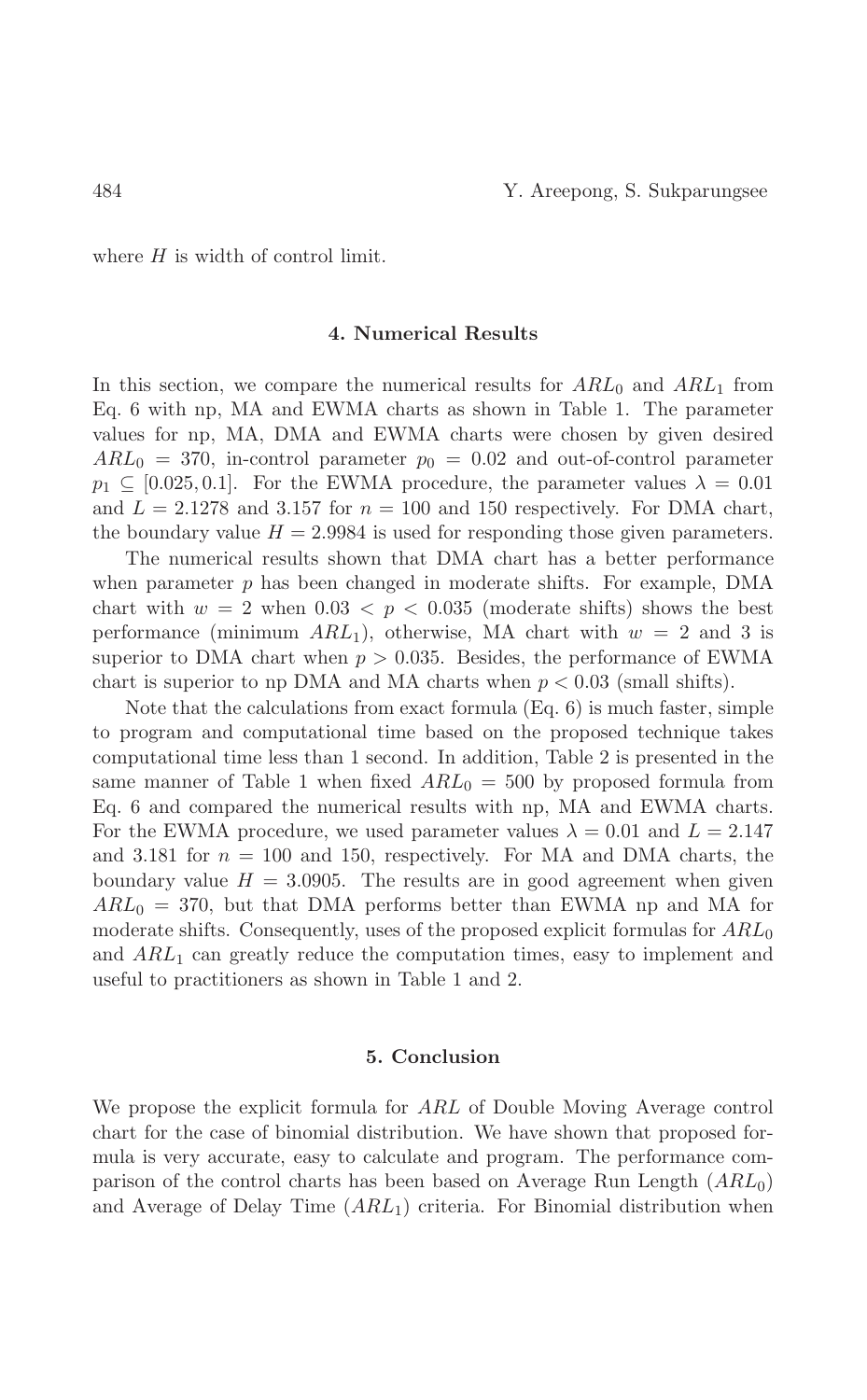|             |              | $\bf ARL$ |         |         |            |         |                  |  |  |
|-------------|--------------|-----------|---------|---------|------------|---------|------------------|--|--|
| $\mathbf N$ | p            | np        | MA      |         | <b>DMA</b> |         | <b>EWMA</b>      |  |  |
|             |              |           | $w=2$   | $w=3$   | $w=1$      | $w=2$   | $\lambda = 0.01$ |  |  |
| 100         | 0.02         | 370.398   | 370.398 | 370.398 | 370.398    | 370.370 | 373.366          |  |  |
|             | 0.025        | 98.0295   | 74.4752 | 59.6019 | 98.0295    | 50.6071 | 31.0129          |  |  |
|             | 0.027        | 60.0202   | 41.1259 | 30.9959 | 60.0202    | 25.9213 | 21.7259          |  |  |
|             | 0.03         | 31.7591   | 19.7234 | 14.3492 | 31.7591    | 12.4553 | 14.9244          |  |  |
|             | 0.033        | 18.7653   | 11.1365 | 8.1893  | 18.7653    | 7.6823  | 11.4791          |  |  |
|             | 0.035        | 13.9162   | 8.1780  | 6.1648  | 13.9162    | 6.1321  | 10.0070          |  |  |
|             | 0.04         | 7.6008    | 4.5863  | 3.7708  | 7.6008     | 4.2788  | 7.5304           |  |  |
|             | 0.05         | 3.4313    | 2.3952  | 2.2968  | 3.4313     | 3.0691  | 5.0471           |  |  |
|             | 0.07         | 1.6046    | 1.4332  | 1.4864  | 1.6046     | 2.3980  | 3.1315           |  |  |
|             | 0.10         | 1.1144    | 1.1035  | 1.1109  | 1.1144     | 2.1026  | 2.1498           |  |  |
| $\mathbf N$ | $\mathbf{p}$ | np        | $w=2$   | $w=3$   | $w=1$      | $w=2$   | $\lambda = 0.01$ |  |  |
| 150         | 0.02         | 370.398   | 370.398 | 370.398 | 370.398    | 370.370 | 369.787          |  |  |
|             | 0.025        | 84.6748   | 59.3018 | 45.0696 | 84.6748    | 37.2232 | 31.512           |  |  |
|             | 0.027        | 48.799    | 30.6212 | 22.0592 | 48.799     | 18.2984 | 17.3311          |  |  |
|             | 0.03         | 24.2102   | 13.9137 | 9.9242  | 24.2102    | 8.8998  | 12.147           |  |  |
|             | 0.033        | 13.7442   | 7.7259  | 5.7631  | 13.7442    | 5.7707  | 9.3516           |  |  |
|             | 0.035        | 10.0219   | 5.6934  | 4.4441  | 10.0219    | 4.7728  | 8.1238           |  |  |
|             | 0.04         | 5.3708    | 3.3010  | 2.9045  | 5.3708     | 3.5669  | 6.2043           |  |  |
|             | 0.05         | 2.4701    | 1.8802  | 1.9035  | 2.4701     | 2.7304  | 4.1455           |  |  |
|             | 0.07         | 1.2910    | 1.2349  | 1.2612  | 1.2910     | 2.2272  | 2.6417           |  |  |
|             | 0.10         | 1.032     | 1.0310  | 1.0317  | 1.032      | 2.0310  | 1.8806           |  |  |

Table 1: Comparison of  $ARL_0$  and  $ARL_1$  for binomial DMA chart by explicit formula with other control charts given  $ARL_0 = 370$ 

given  $(ARL_0) = 370.4$  and 500, we have shown that the performance of DMA chart is superior to np, MA and EWMA charts for moderate shifts.

### Acknowledgments

The authors would like to thank the anonymous referees and Dr.Elvin Moore for a careful reading that greatly improved the paper. We also special thanks to KING MONGKUT'S UNIVERSITY OF TECHNOLOGY NORTH BANGKOK for supporting research grant.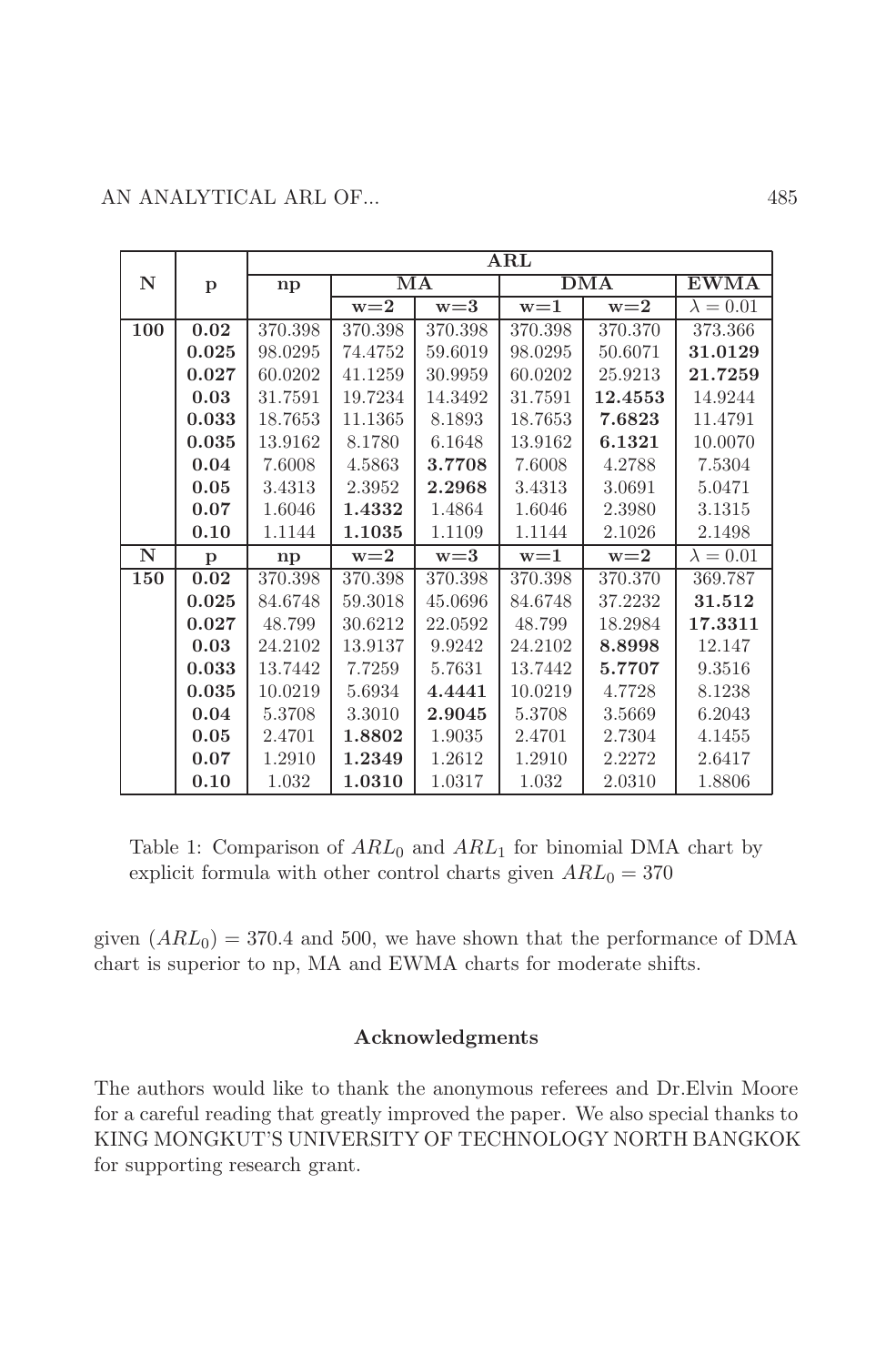|     |              |          | $\bf ARL$ |         |                  |         |                          |  |  |
|-----|--------------|----------|-----------|---------|------------------|---------|--------------------------|--|--|
| N   | $\mathbf{p}$ | np       | MA        |         | <b>DMA</b>       |         | $\overline{\text{EWMA}}$ |  |  |
|     |              |          | $w = 2$   | $w = 3$ | $w=\overline{1}$ | $w=2$   | $\lambda = 0.01$         |  |  |
| 100 | 0.020        | 500.451  | 500.451   | 500.451 | 500.451          | 500.356 | 500.535                  |  |  |
|     | 0.025        | 123.190  | 92.455    | 73.2677 | 123.190          | 61.439  | 35.4382                  |  |  |
|     | 0.027        | 73.5919  | 49.6351   | 36.9327 | 73.5919          | 30.3472 | 24.7692                  |  |  |
|     | 0.030        | 37.7704  | 22.9943   | 16.4475 | 37.7704          | 13.9391 | 17.1623                  |  |  |
|     | 0.033        | 21.7781  | 12.6203   | 9.0999  | 21.7781          | 8.3149  | 13.1803                  |  |  |
|     | 0.035        | 15.9301  | 9.1291    | 6.7363  | 15.9301          | 6.5306  | 11.3621                  |  |  |
|     | 0.040        | 8.4625   | 4.9653    | 3.9987  | 8.4625           | 4.4457  | 8.5165                   |  |  |
|     | 0.050        | 3.6801   | 2.5026    | 2.3719  | 3.6801           | 3.1303  | 5.7671                   |  |  |
|     | 0.070        | 1.6551   | 1.4608    | 1.5152  | 1.6551           | 2.4206  | 3.538                    |  |  |
|     | 0.100        | 1.1241   | 1.1115    | 1.1241  | 1.1241           | 2.1104  | 2.380                    |  |  |
| N   | $\mathbf{p}$ | np chart | $w=2$     | $w=3$   | $w=1$            | $w=2$   | $\lambda = 0.01$         |  |  |
| 150 | 0.02         | 500.451  | 500.451   | 500.451 | 500.451          | 500.451 | 500.255                  |  |  |
|     | 0.025        | 105.737  | 72.9582   | 54.7943 | 105.737          | 44.5681 | 28.9317                  |  |  |
|     | 0.027        | 59.3521  | 36.5482   | 25.9202 | 59.3521          | 21.0416 | 20.2946                  |  |  |
|     | 0.030        | 28.5144  | 16.002    | 11.1791 | 28.5144          | 9.7539  | 13.8498                  |  |  |
|     | 0.033        | 15.7796  | 8.6263    | 6.2849  | 15.7796          | 6.1274  | 10.6722                  |  |  |
|     | 0.035        | 11.3427  | 6.2544    | 4.7682  | 11.3427          | 4.9995  | 9.2439                   |  |  |
|     | 0.040        | 5.9062   | 3.5177    | 3.0370  | 5.9062           | 3.668   | 6.9449                   |  |  |
|     | 0.050        | 2.6147   | 1.9428    | 1.9546  | 2.6147           | 2.7717  | 4.7704                   |  |  |
|     | 0.070        | 1.3168   | 1.2519    | 1.2803  | 1.3168           | 2.2429  | 3.0527                   |  |  |
|     | 0.100        | 1.0353   | 1.0341    | 1.0353  | 1.0353           | 2.0341  | 2.1015                   |  |  |

Table 2: Comparison of  $ARL_0$  and  $ARL_1$  for binomial DMA chart by explicit formula with other charts given  $ARL_0 = 500$ 

## References

- [1] G. Gasper, M. Rahman, *Basic Hyper-Geometric Series*, Cambridge University Press, Cambridge (1990).
- [2] M. Rosenblum, Generalized Hermite polynomials and the Bose-like oscillator calculus, In: Operator Theory: Advances and Applications, Birkhäuser, Basel (1994), 369-396.
- [3] D.S. Moak, The q-analogue of the Laguerre polynomials, J. Math. Anal.  $Appl., 81 (1981), 20-47.$
- [4] L.C. Alwan, Statistical Process Analysis, Irwin, McGraw-Hill, New York  $(1980).$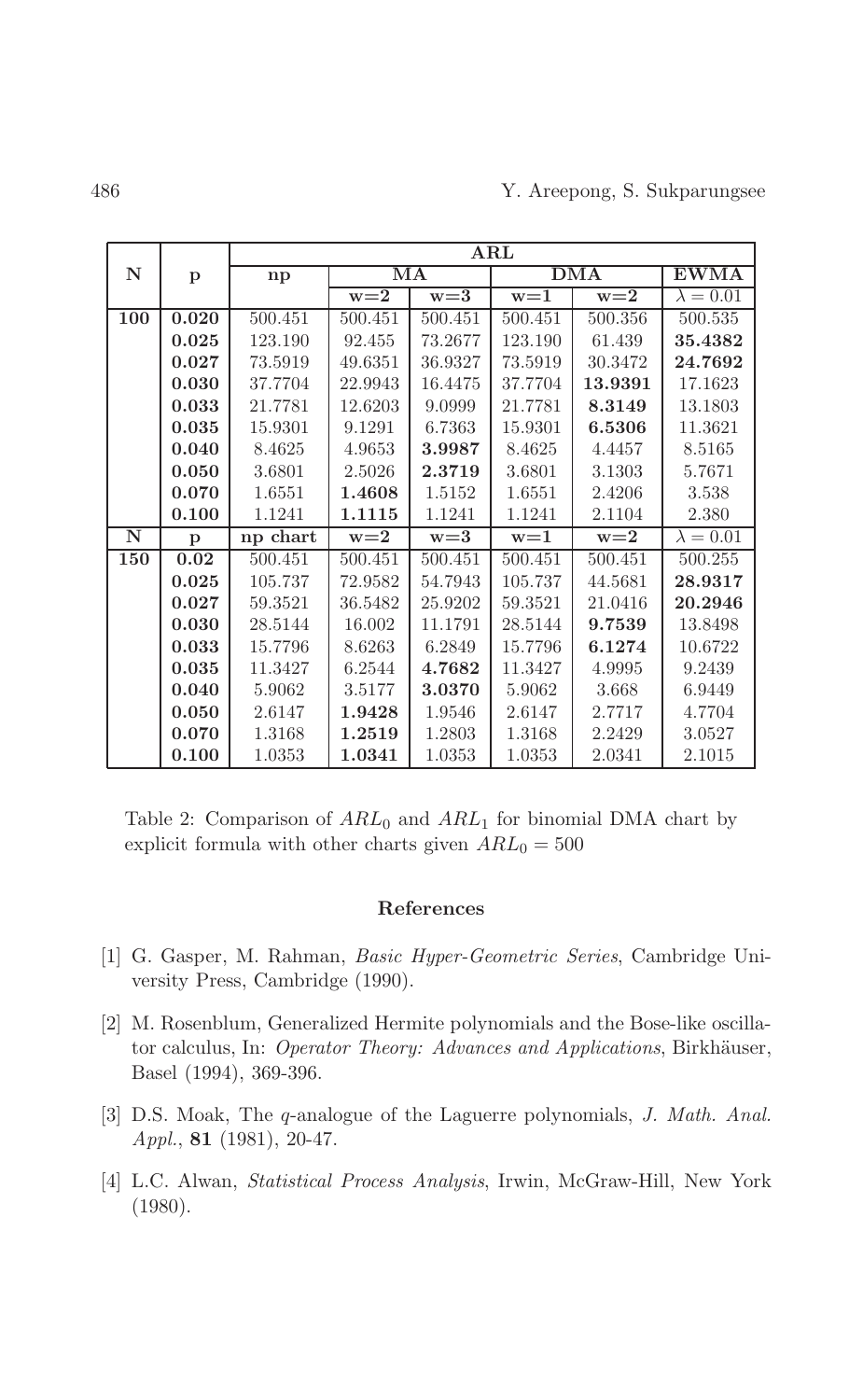- [5] C.M. Borror, D.C. Montgomery, G.C. Runger, Robustness of the EWMA Control Chart to Non-normality, Journal of Quality Technology, 31 (1999), 309-316.
- [6] B.A. Ergashev, On a CAPM monitoring based on the EWMA procedure, In Working Paper. Presented at 9-th International Conference of the Society for Computational Economics and Finance. (2003).
- [7] M. Frisen, Evaluations of methods for statistical surveillance, *Statistics in*  $Medicine, 11 (1992), 1489-1502.$
- [8] V. Golosnoy, W. Schmid, EWMA control charts for monitoring optimal portfolio weights, Sequential Analysis, 26 (2006), 195-224.
- $|9|$  G. Lorden, Procedures for reacting to a change in distribution, Annals of Mathematical Statistics,  $42$  (1971), 1897-1908.
- [10] B. Mason, J. Antony, Statistical process control: An essential ingredient for improving service and manufacturing qualit, Managing Service Quality, 10 $(2000)$ , 233-238.
- [11] V.V. Mazalov, D.N. Zhuravlev, A method of Cumulative sums in the problem of detection of traffic changes in computer networks, *Programming and* Computer Software, 28 (2002) 342-348.
- [12] M.B.C. Khoo, A Moving Average Control Chart for Monitoring the Fraction Non-conforming, Journal of Quality and Reliability Engineering In*ternational*, **20** (2004), 617-635.
- [13] M.B.C. Khoo, V.H. Wong, A Double Moving Average Control Chart, Communication in statistics Simulaion and Computation, 37 (2008), 1696-1708.
- [14] D.C. Montgomery, *Introduction to Statistical Quality Control*, Chichester, Wiley, New York (2005).
- [15] E.S. Page, Continuous inspection schemes, *Biometrika*, **41** (1954), 100-114.
- [16] S.W. Roberts, Control chart tests based on geometric moving average, *Technometrics*, **1** (1959), 239-250.
- [17] W.A. Shewhart, *Economic Control of Quality of manufactured Product*, Van Nostrand, New York (1931).
- [18] A.N. Shiryaev, *Optimal Stopping Rules*, Springer-Verlag (1978).